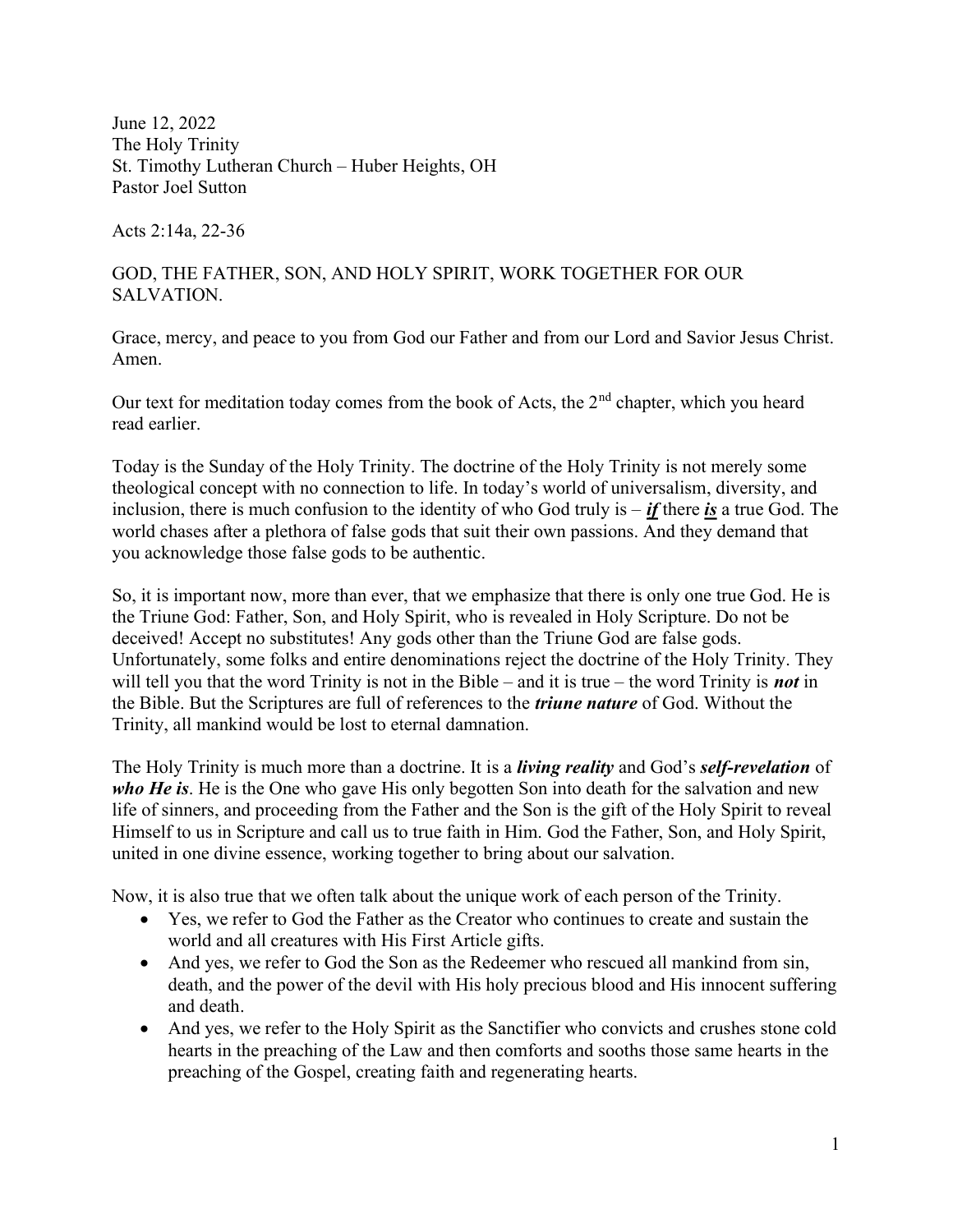So, there is nothing wrong with speaking of the unique work of the three persons in the Trinity. It is biblical. But as I said, the persons of the Holy Trinity are united in one divine essence and work together to bring about our salvation. Our second reading this morning is a wonderful example of this. In our text, it is the day of Pentecost. God the Father has just poured out the gift of the Holy Spirit on Jesus' followers. St Peter is preaching what we refer to as his Pentecost sermon, but it is not really about the Holy Spirit. It is about Jesus. Jesus working together with the Father and the Holy Spirit.

Last week we heard the story of God sending of the Holy Spirit in Jesus' Name, fulfilling the Old Testament prophesy of Joel (cf: Joel 2:28-32) making it possible for the Gospel to be proclaimed and heard in all languages so that the Holy Spirit can call and gather people from all nations into Christ's one Church. For everyone who calls upon the name of the Lord shall be saved. (cf: Acts 2:21)

St Peter explained to the crowds that all who were speaking in foreign languages were not drunk but filled with the Holy Spirit. (cf: Acts 2:5–21) As our text opens today, Peter continues his preaching and swings the heavy hammer of God's Law into the hearts of those listening saying:

 "Men of Israel, hear these words: [this] Jesus of Nazareth… you crucified and killed…" (Acts 2:22-23)

Even though many in the crowd were neither present, nor directly responsible for the death of Jesus on the cross, Peter accuses each and every one of them of the murder of the holy One of God who was sent to perform mighty works and wonders and signs. Preaching on this particular text, Martin Luther said:

"Peter preached powerfully against all… He made it so obvious that no one could escape by saying by way of excuse: 'I did not do it; the officials did!' But he says, 'Men of Israel,' etc., as if I were to say, by way of illustration: 'You citizens of Wittenberg are murderers and have crucified Him who was *innocent.*''' (LW 56, 301)

So what say you citizens of Dayton, living 2,000 years after that day of Pentecost? You and I are no different than Luther's hearers in Wittenberg or Peter's hearers in Jerusalem. You and I are murderers and have crucified the innocent Christ Jesus. Sure, you were not there at Mt. Calvary on Good Friday, but you and I have inherited sin which clings to our flesh. Plus, we are guilty of our own individual sins. Scripture teaches that the wages of sin is death. (cf: Romans 6:23) And the problem with sin is that you and I cannot free ourselves from its grasp. We try to do the right thing but, in turn, we daily sin much.

Perhaps you believe you have hidden and buried your sin and transgression where no can see or find it. But God sees your sin. Your sin and mine is just as deadly and damnable as the sin of all those whom you believe to be the evil dregs of the earth. Your sin is just as detestable in the eyes of God. Apart from Jesus, no human has kept God's Law perfectly as He demands. So if God was going to rescue and save you and all mankind from sin and all the evil in the world, someone had to die. And that Someone is Jesus. He was delivered up according to the definite plan and foreknowledge of God. (cf: Acts 2:23)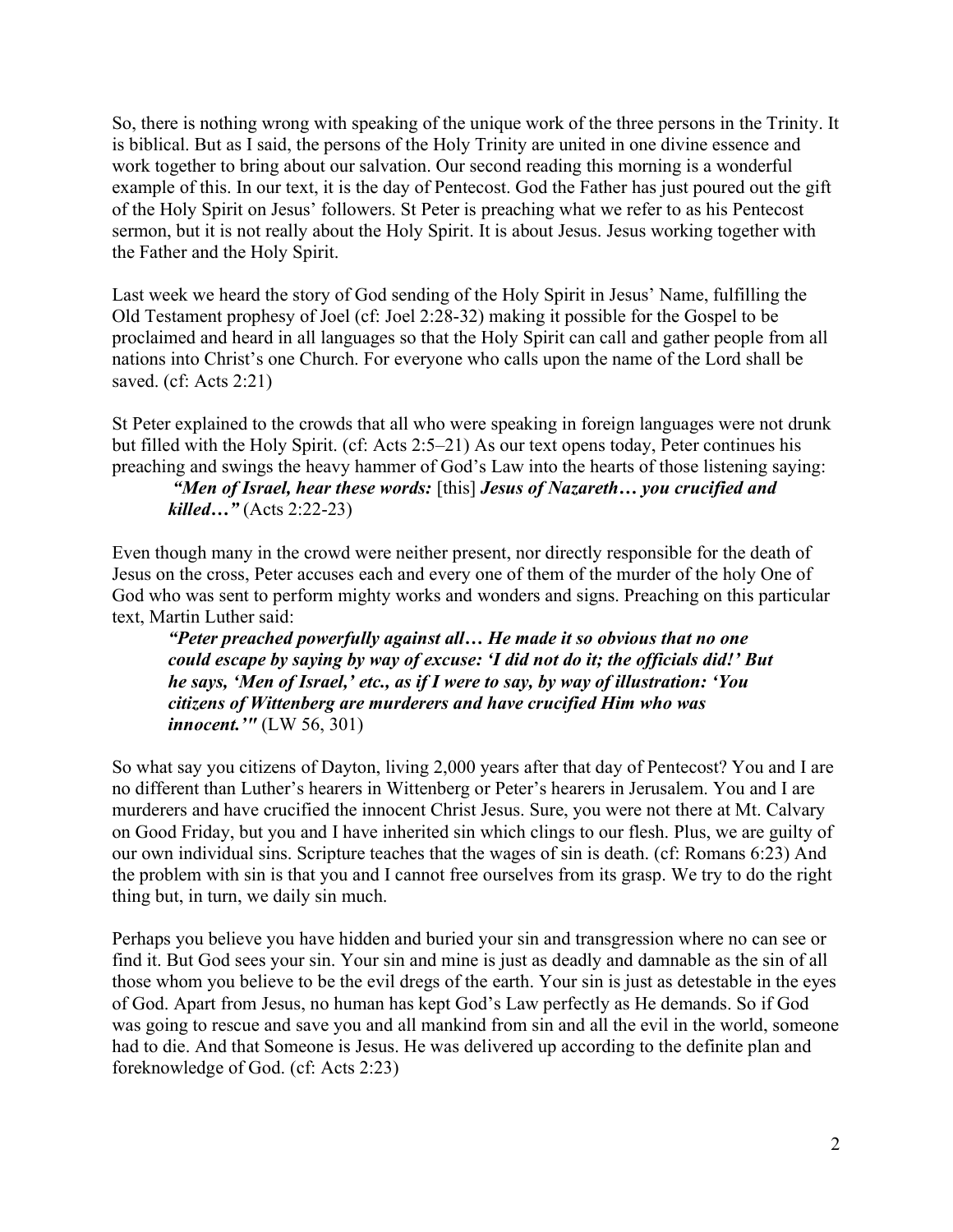## "… God shows his love for us in that while we were still sinners, Christ died for  $\mu$ s." (Romans 5:8)

He died for all your sins that you have done and left undone. He has died for your sins of unbelief: not believing that you have sinned against God, not believing in the Triune God, and not believing that Jesus' death and Word of Absolution actually forgives your sins.

What is striking in our text to us sitting here, 2,000 years later, is that St. Peter does not argue that Christ's resurrection from the dead was a fact. Today, the resurrection is a huge stumbling block because dead people do not come back to life. But Peter did not have to argue that the resurrection was a fact. He simply states it *as a fact* that can be confirmed by witnesses. (cf: Acts 2:22-24, 32; 1 Corinthians 15:6) He expects that his hearers know and accept Jesus' resurrection as a fact. And his point is not that the resurrection is  $a$  fact – but the significance of the resurrection. With hearts crushed by the Law, Peter now proclaims the soothing salve of the Gospel. He quotes the psalmist to show that David foresaw the resurrection of Jesus and understood its significance. (cf: Acts 2:25-28)

By faith David recognized that his Lord, the Messiah, whom we know as Jesus, was always with him. And because of that faith he would not be shaken by all the hardships in life. His joy is anchored beyond the circumstances in this life. He had joy and confidence in the hope that the Messiah's death would take away the sin that separated him and all mankind from God. And because God the Father would not abandon Jesus in the grave, but raise Him, David knew that God would not abandon him in death either. By the power of the Holy Spirit, God made known to David the *paths of life* by which God would lead him to eternal joy in God's presence.

Peter next reminds his hearers that David was God's prophet and that God had promised David that one of his descendants would sit on His throne forever. By the Holy Spirit, David foresaw and spoke about the resurrection of the Christ Jesus, the Messiah, whom God raised from the dead and they all are witnesses. (cf: Acts 2:29-32) The fact that Jesus was raised from the dead and is seated at the right hand of the Father is evidence of God's approval of Jesus' perfect work of salvation in His earthy life and death.

Peter's sermon showed the people of his day what Pentecost meant for them. The fact that the Pentecost crowd had witnessed the fulfillment of David's prophesy of the risen Messiah and the fulfillment of God's promise to pour out his Holy Spirit on His people – it is God's proof to them that God had made Jesus to be both Lord and Messiah. (cf: Acts 2:33-36) It meant that all who trust and believe that Jesus is Lord and Messiah have all the blessings foretold by David and quoted by Peter in his sermon.

Unfortunately, our text stops short of the conclusion. The proclamation of God's Word is performative. It always works. It always bears fruit. It either further hardens stone cold hearts or it creates faith in the hearts of those hear and believe. Immediately following out text, St Luke records:

 $437$  Now when they heard this they were cut to the heart, and said to Peter and the rest of the apostles, 'Brothers, what shall we do?'  $38$  And Peter said to them, 'Repent and be baptized every one of you in the name of Jesus Christ for the